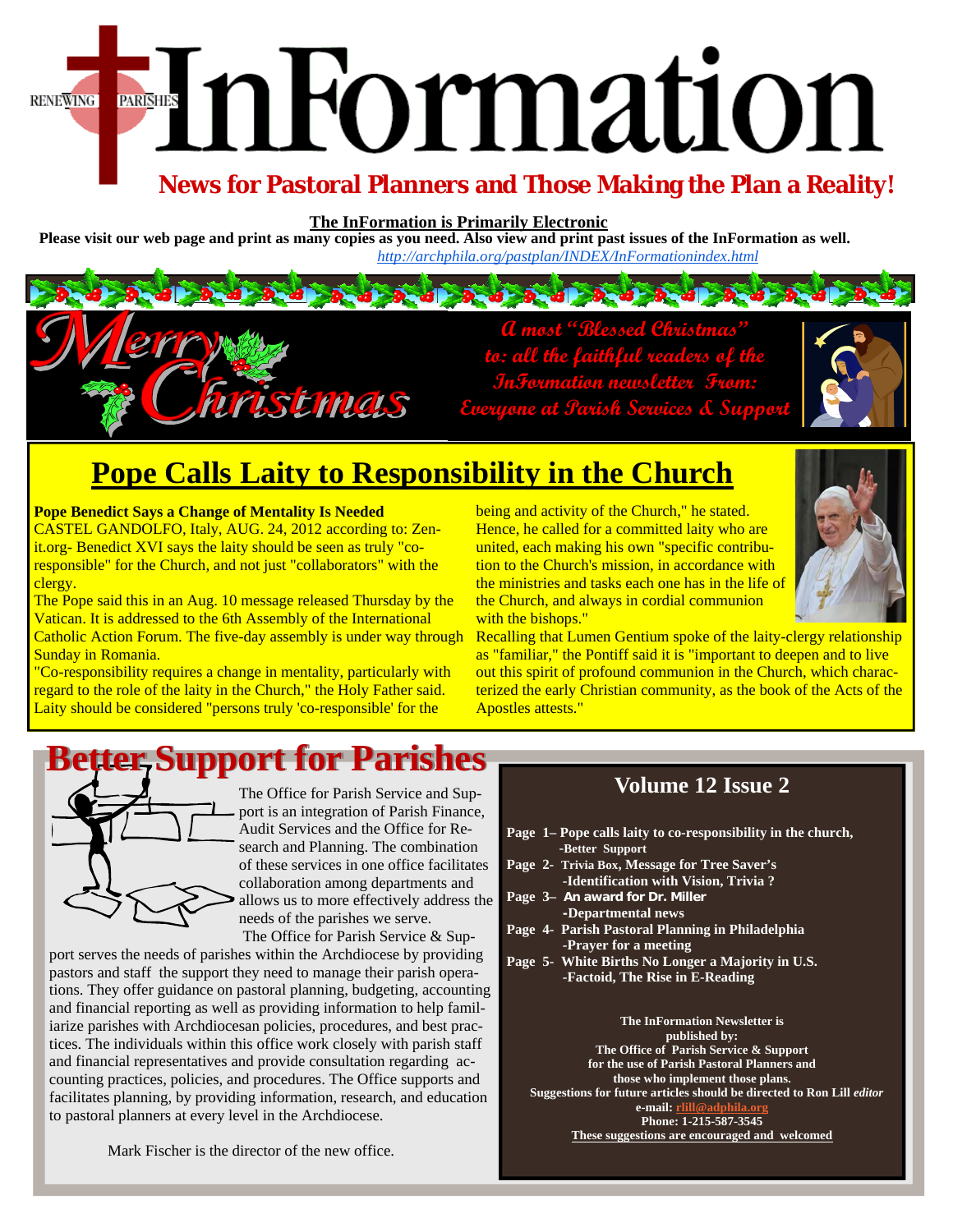# **Identification with vision**



*"The leader's style pulls ... (and) a pull style of influence works by attracting and energizing people to an exciting vision of the future. It motivates by identification, rather than through rewards and* 

*punishments."*

- Warren Bennis and Burt Nanus

In the non-profit world where financial rewards can be hard to find, leadership that motivates by identification is often the only practical option. That is to say, staff comes to deeply identify with the organization's mission and vision.

And make no mistake: It's important, too, in for-profit organizations.

According to Owen Phelps Ph.D. Director, Yeshua Catholic International Leadership Institute.

Phelps goes on to say

"a vision by itself is not enough. To achieve identification, leaders have to "empower" their staffs to pursue the vision. The word is overused, but the concept is essential to effective organizational performance -- especially in the complex, highlyvolatile and uncertain environments in which we all operate today".

In their book *Leaders: The Strategies for Taking Charge,* Bennis and Nanus outline the four factors that lead to empowerment.

- *Significance -- provide a vision that shows people the importance of their contributions to your organization and to the larger world. Don't just talk in general terms. Connect each and every person's work to your vision.*
- *Competence -- make sure your people keep learning and developing their skills. You may lose them, but that's better than keeping them without competence.*
- *Community -- they don't have to like each other, but they do have to have a sense of how they rely on one another to achieve a common purpose.*
- *Enjoyment -- find ways to make it and keep it fun no matter what the circumstances.* Keep those four markers in mind and you and your team will be far more effective than you have ever been before.



You can print as many copies as you need. But remember to save the trees!



#### **area Entered into a planning process**

**Do you need a professional facilitator? The office for parish service & support maintains a list of trained and experienced resource people.** 

**Contact us at: The Archdiocese of Philadelphia 222 N. 17th St Rm 216 Phila. Pa. 19103 Phone 215-587-3545 E-mail rlill@adphila.org** 

### **Trivia Question**

**Do you follow Philly Catholic on Twitter? How many do follow us on Twitter?** *See answer on Page 5*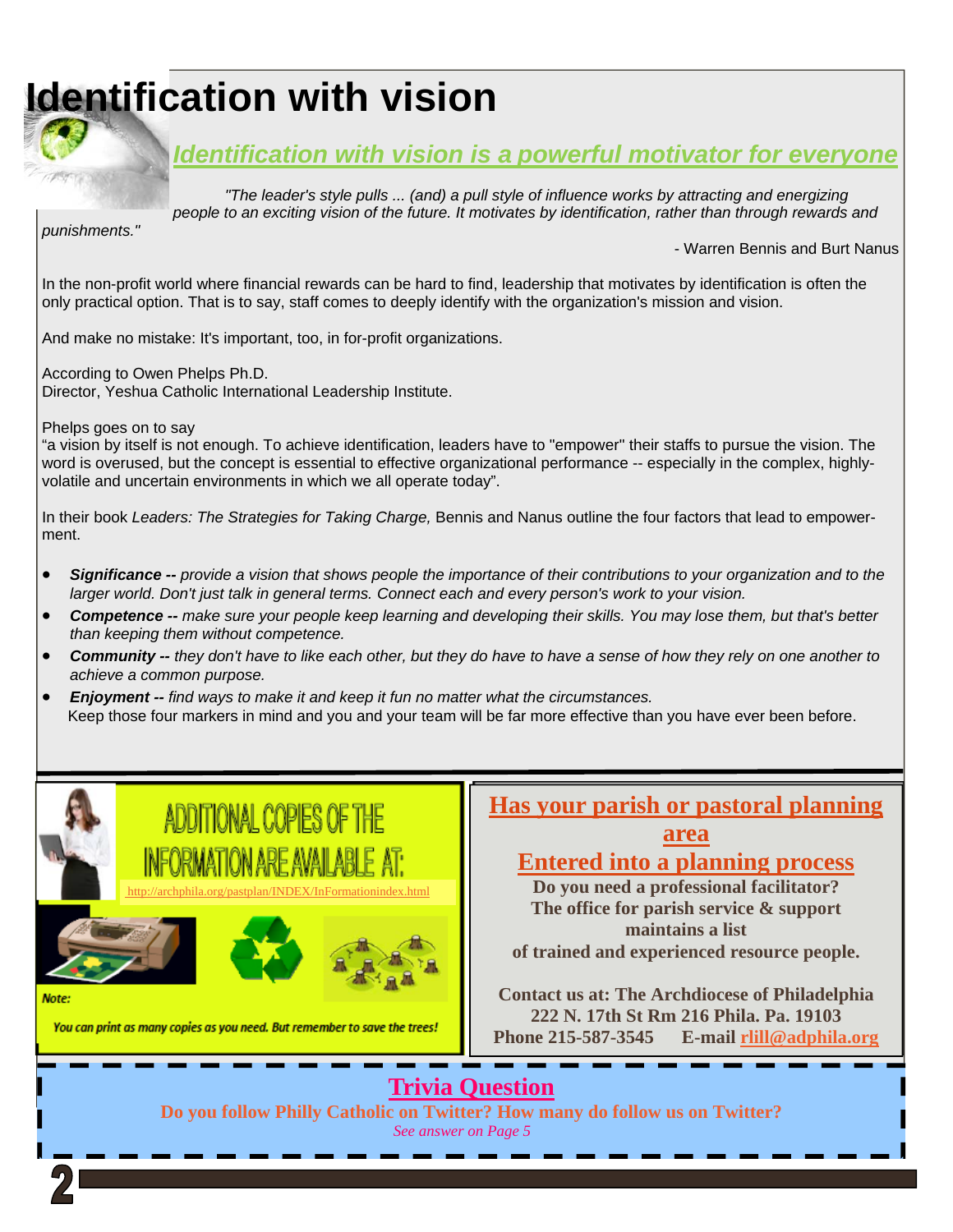# **CONGRATULATIONS DR. MILLER**



*Upper left -Dr. Robert Miller accepting his award from Sr. Sharon Euart RSM. middle -The Reverend Louis J.Luzbetak, SVD, Award for Exemplary Church Research. Upper rt. Bob Miller, Bishop T. Senior, Sherry Miller .Bottom Members of Bob's team and family attending: left to right Chuck Zech, Sr. Janet Baker SM, Evelyn Tarpy, Sherry Miller,Dr. Miller, Marti Harrington, Fran Stratton, Ron Lill Lower rt. Dr. Miller receives a standing ovation in recognition for his years of excellence in the art of research & Planning. Seen applauding Lydia Lill* 

**October 16th 2012 was a memorable day for the former Office for Research and Planning of the Archdiocese of Philadelphia. At Regents Hall Georgetown University Washington D.C. It was the night CARA (Center for Applied Research in the Apostolate) awarded our own Dr. Robert J. Miller the Reverend Louis J. Luzbatek award for his achievements. It is awarded annually to a researcher who has made a significant lifetime contribution to research on the Catholic church. Sr. Sharon Euart SRM, J.C.D. Executive Coordinator, Canon Law Society of America Vice-Chair of CARA made the presentation, giving Dr. Miller credit for developing many of the methods that are now used throughout the Catholic Church in the United States of America. In his humble fashion Bob gave most of the credit to his wife Sherry and the members of his team. I was in awe of the great esteem in which Bob was held by the many distinguished members of CARA from all over the USA. If you have the opportunity, give Dr. Miller a well done!** 

### Fran Stratton

### Annette Siegel



Fran Stratton is retiring after 18 years of faithful service. Fran has been the voice and face of the Office for Research & Planning for as long as most can remember. We were always greeted with a welcoming smile and a can do attitude everyday. Fran will be spending most of her time with her children and grandchildren. But she will not become a stranger, and has already been called upon to help with facilitator training. Fran continues to work with the Conference for Pastoral Planning and Council Development As the administrative director. Our wish for Fran is a wonderful retirement. We send her off with our prayers and best wishes for a long and prosperous retirement. Her work as Office Manager will be assumed by Annette Siegel. Annette has been a staff member of Audit Services for 6 yrs. Annette is excited about the new position and looks forward to learning more about our parishes and participating in helping them. We look forward to working with Annette.



٦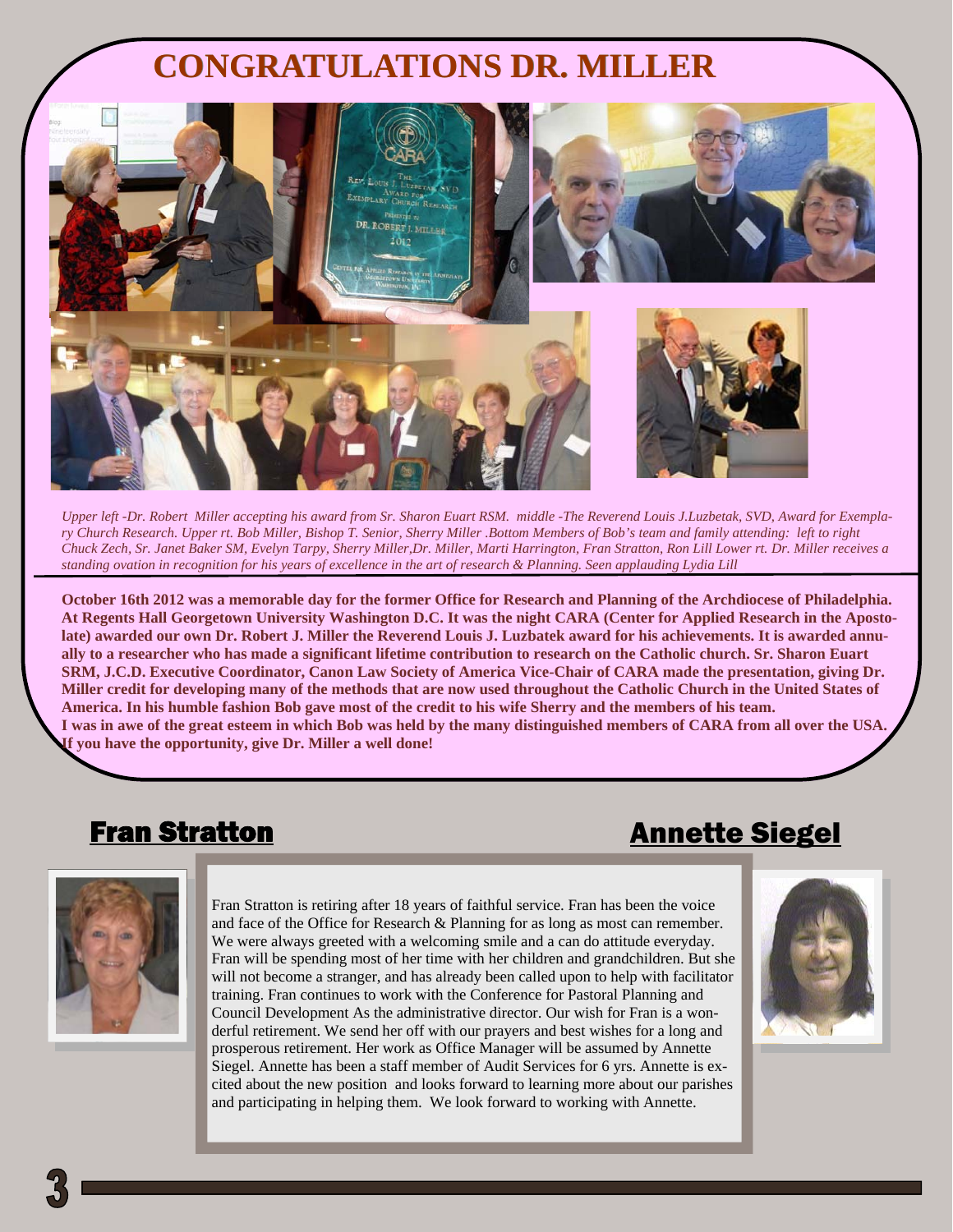# **Parish Pastoral Planning in Philadelphia**



#### **Parish Pastoral Planning in Philadelphia, 2010- 2015**

This is the beginning of a series of articles that will deal with the current planning processes going on in the Archdiocese of Philadelphia. Begun in 2010, this round of planning will continue until all of the parishes are involved. The series will present the stages of the planning processes, the role of the Archdiocesan Strategic Planning Committee, the criteria that will be used by the Committee and the parish planners, the role of the parish planners and the parishioners, and the source of information about the parishes for everyone involved.

#### **1-The pastoral planning process**

In the Fall of 2010, a pastoral letter "Called to Conversion and Holiness," was distributed to all the faithful of the Archdiocese. It outlined the necessity of examining all parishes in order to determine if they possess the resources to accomplish their role in the mission of Christ and remain sustainable and vibrant faith communities. The full letter can be found on the Archdiocesan website at http://archphila.org/conversion/conversion\_index.php

To facilitate this process, the Archdiocese was divided into 44 Pastoral Planning Areas (PPA's), each made up of several parishes in the same geographic vicinity. Each PPA is supported through a prayerful and participative process by which each parish clearly defines its identity, mission, and goals and works to determine if it has the resources required to sustain itself. (To view all of these P.P.A.'s and their physical relationships goto:

Map of Parishes, Pastoral Planning Areas, Deaneries and Episcopal Regions http://archphila.org/pastplan/MAPS/Arch.pdf

Statistics from the past two decades show that numerous factors including demographic shifts, a decline in weekly Mass attendance, a high density of parishes in a relatively small geographic area, the availability of clergy, serious financial challenges, and underutilized parish facilities have seriously impacted the quality of parish life.

# **Prayer for a Meeting**



Leader: Father we gather today to seek your guidance in the use of your resources to best serve your people. Bless our efforts to live out the Gospel and spread your word. Please show us the way. **Reader**:

#### Reading from Scripture: 1 Cor 12:4-7

"There are different kinds of spiritual gifts but the same Spirit; there are different forms of service but the same Lord; there are different workings but the same God who produces all of them in everyone. To each individual the manifestation of the Spirit is given for some benefit."

(A moment of silence as we meditate on God's word.) **Leader:** Please share any insight you may have received from this scripture reading. (give everyone a chance to speak) **Leader:** Let us call upon the intersession of our Blessed Mother as we pray; *the hail Mary….*.

#### **There are Three Stages of Parish Area Pastoral Planning:**

**Stage 1:** Pastors meet with the Coordinator of Archdiocesan Planning Initiatives and members of the Archdiocesan Strategic Planning Committee to review the process as well as demographic trends, spiritual activity and financial data pertaining to their parishes over the past several years.

**Stage 2:** Pastors bring this information to their parishioners, their pastoral and financial councils plus work to formulate recommendations regarding how best to carry out the mission of the Church in their area. This effort is meant to ensure that resources of parishes in the pastoral planning area are being used to create the most vibrant and sustainable parishes possible.

**Stage 3:** Pastors in each PPA submit recommendations to the Coordinator of Archdiocesan Planning Initiatives who reviews them with the Archdiocesan Strategic Planning Committee. After continued communication with pastors, a final recommendation is presented to the groups of priests who advise the Archbishop (College of Consultors and Presbyteral Council) and to the Archbishop.

#### **2-The Archdiocesan Strategic Planning Committee (A.S.P.C.)**

The archdiocesan strategic planning committee seeks to address concerns about parish stability by conducting a comprehensive study of parishes throughout the entire Archdiocese in collaboration with the pastors and the parishioners in each parish. As part of their work, parishioners will be consulted via their pastor, together with the parish and finance councils, on how to best go forward. Parishes will also be consulted about the best way for the Pastoral Planning Area to provide for the Catholic community into the future. The members of the Archdiocesan Pastors consists of the Regional Bishop and the Dean for the area under study, Coordinator of Archdiocese Planning Initiatives, Monsignor Arthur E. Rodgers; Vicar General and Moderator of the Curia, Monsignor Daniel J. Kutys; Chancellor, Monsignor Gerard C. Mesure; Vicar for Clergy, Monsignor Daniel J. Sullivan; *Continued on P. 5*